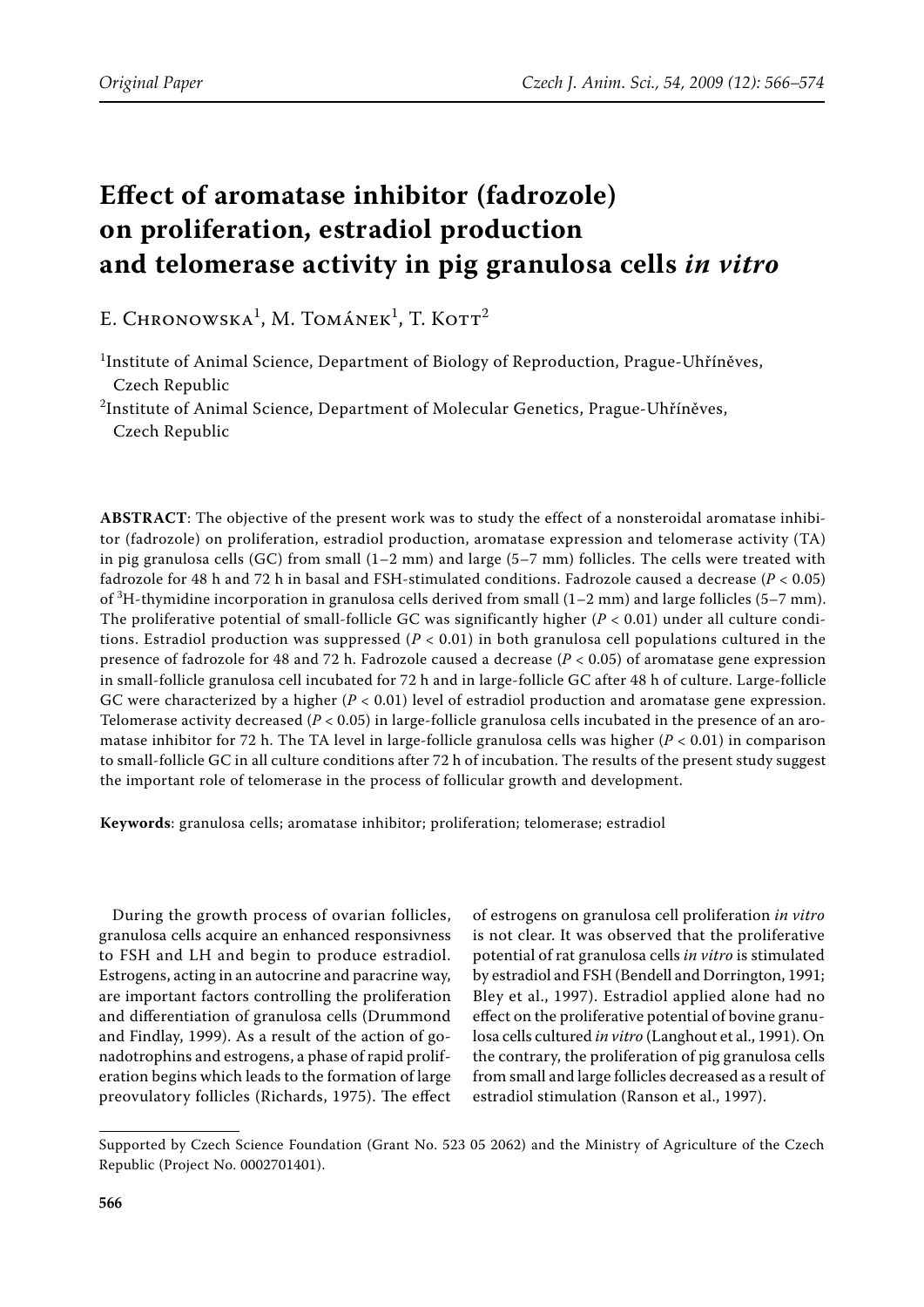We previously determined the presence of telomerase activity in pig granulosa cells obtained from small and large antral follicles (Tománek et al., 2008). However, the mechanisms of TA regulation in granulosa cells are still largely unknown. There is evidence that telomerase activity is under the control of estrogens in some tissues, being a target of these steroids. A stimulating effect of estrogens on TERT (Telomerase reverse transcriptase) expression was shown in the human ovarian epithelium (Misiti et al., 2000). Telomerase activity was also detected in the human endometrium, and its level correlated with estrogen changes, being the highest in the follicular phase of the estrus cycle (Kyo et al., 1997; Yokoyama et al., 1998). Application of estradiol to female rats prevented decrease of telomerase activity in granulosa cells (Yamagata et al., 2002). The role of estrogens in telomerase activity regulation in pig granulosa cells is not fully understood. In our previous study (Tománek et al., unpublished), using antiestrogens, we determined the possible role of estrogen receptors in telomerase activity regulation in pig granulosa cells *in vitro*.

The level of telomerase activity strongly correlates with the proliferation and differentiation status of the cell (Greider, 1998; Bayne and Liu, 2005). Lavranos et al. (1999) showed that the level of telomerase activity was highest in the granulosa cells the least differentiated in lineage (from preantral follicles). On the other hand, the activity of the enzyme was the lowest in granulosa cells derived from large antral follicles.

The conversion of androgen to estrogen is mediated by aromatase. Theca cells synthesize androgens, which are then aromatised by granulosa cells. In pigs, theca cells also express aromatase and have the ability to convert androgens to estrogens (Conley et al., 1997).

Aromatase inhibitors represent tools to study the role of aromatase and estrogens in the development and growth of estrogen-dependent cancers (Miller, 2003). Previously, a specific aromatase inhibitor was used to study the aromatase activity and estradiol secretion by porcine corpora lutea at various stages of the luteal phase (Gregoraszczuk, 1996; Gregoraszczuk and Oblonczyk, 1996).

Since the effect of estrogens on telomerase activity regulation in pig granulosa cells is not fully known, in the present study we applied a specific aromatase inhibitor (fadrozole) to clarify the role of the aromatization process in the regulation of telomerase activity in pig granulosa cells obtained from small

(1–2 mm) and large (5–7 mm) follicles. Inhibition of estrogen synthesis could help to determine whether estrogens play a role in telomerase activity regulation in pig granulosa cells. The efficiency of fadrozole as an estrogen synthesis inhibitor was determined by the measurement of estradiol secretion and the aromatase gene expression level in two populations of pig granulosa cells. Due to the tight correlation between telomerase activity and the process of cell proliferation, we also determined the effect of fadrozole on <sup>3</sup>H-thymidine incorporation.

#### **MATERIAL AND METHODS**

## **Isolation of porcine granulosa cells and** *in vitro* **culture conditions**

Porcine ovaries were collected from a local slaughterhouse and transported to the laboratory in a thermo-container filled with phosphate-buffered saline (PBS) within 30 min. In the laboratory the ovaries were placed in sterile PBS supplemented with an antibiotic-antimycotic solution (Sigma, UK) for 20 min. Individual follicles of the desired size (small antral 1–2 mm and large antral 5–7 mm) were isolated as described earlier (Tománek et al., 2008). The number of live granulosa cells in suspension was estimated using of 0.25% trypan blue (Sigma, USA) in PBS and by counting in a hematocytometer. The viability of granulosa cell suspension after trypsyn/DNAse treatment was 85–90%. The cells were seeded onto 4- or 24-well Nunclon Delta culture microplates (Nunc, Denmark) in a density of  $1-1.5 \times 10^5$  of living cells/well and cultured as a proliferating monolayer in a DMEM/F12 medium supplemented with an insuline-transferrin-selenium mixture (ITS-X, 1 ml/100 ml) and gentamicin (all Gibco, BRL). 2% of fetal bovine serum (FBS, Gibco, BRL) was added in order to facilitate plating. Cell cultures were performed at 37°C in a humidifiedatmosphere of 5%  $CO<sub>2</sub>$  in a Sanyo MCO-175M incubator. The cells were cultured for 48 h and 72 h in the presence of hormonal supplements.

#### **Hormonal supplements**

The granulosa cells were cultured in the presence of the non-steroidal aromatase inhibitor CGS16949A (fadrozole) (Novartis, Switzerland) added to the culture medium in a concentration of 5µM.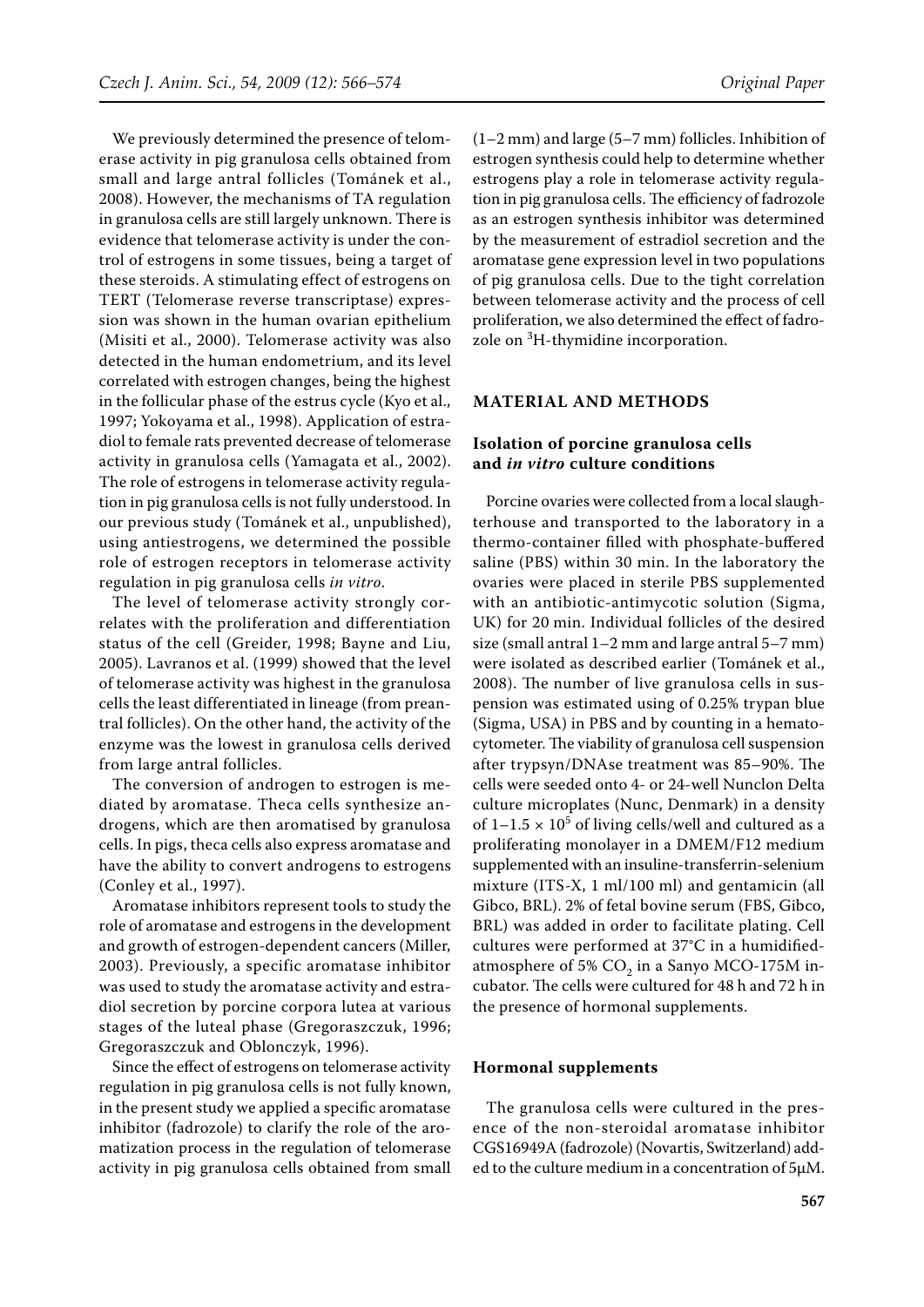The follicle stimulating hormone (pFSH-I-1 Iod/Bio, AFP 10640D, NIADDK-NIH, Torrance, CA, USA) was used in a concentration of 50 ng/ml to induce steroidogenesis in the granulosa cells. Testosterone (Steraloids Inc., USA) in a concentration of  $10^{-8}$ M was added as an aromatase substrate.

## **Cell proliferation assay**

To determine the granulosa cell proliferation after 48 and 72 h of *in vitro* culture, the newly synthesized DNA in the cell cultures was measured by incorporation of  ${}^{3}{\rm H}$ -thymidine using the technique of TCA precipitation and liquid scintillation counting as described earlier (Vacková et al., 2003).

## **Estradiol production analysis**

The induction and stimulation of estradiol production in granulosa cell *in vitro* cultures were evaluated by radioimmunoassay of estradiol 17-β in a culture medium using RIA techniques (described earlier in Petr et al., 1991). Radioligand estradiol 6-/0-karboxymethyl/-oximino/2-/125-I/jodhistamin was obtained from Amersham (A.P., Prague, Czech

Republic). The lower detection limit was 0, 066 ng per ml. The intra-assay and inter-assay coefficient of variation was 5, 92% and 8, 87%, respectively.

#### **Telomerase activity assay**

#### **Preparation of granulosa cells**

*In vitro* cultured granulosa cells were prepared as follows: after 48 and 72 h of *in vitro* culture, the culture media from individual wells were removed and stored at –20°C for RIA. The cells were washed with a serum-free medium and PBS and detached from the well using Accutase (Chemicon, USA). The cells were then transferred to Eppendorf tubes and centrifuged at 4°C and 3 500 G for 15 min. Pellets of the cells were stored at –80°C until use.

# **TRAP (Telomeric Repeat Amplification Protocol) assay**

At the time of the telomerase activity assay, cell lysates from *in vitro* cultured cells were prepared in a CHAPS buffer. Briefly: cell pellets of cultured granulosa cells  $(2 \times 10^5)$  and the positive control provided in the kit were resuspended with 200 µl of



Figure 1. Proliferation of porcine granulosa cells derived from small (1 to 2 mm) (A) and large (5–7 mm) (B) follicles assessed by incorporation of  ${}^{3}\mathrm{H}$ thymidine after 48 and 72 h of *in vitro* culture without additives (control) and in the presence of FSH (50 ng/ml) and fadrozole (5µM) applied individually and in combination; each bar represents mean ± SEM for 4 experiments  $(n = 4)$  performed in triplicates; \*denotes means significantly different from control  $(P < 0.05)$ ; ^^denotes significant differences between small and large follicle GC (*P* < 0.01)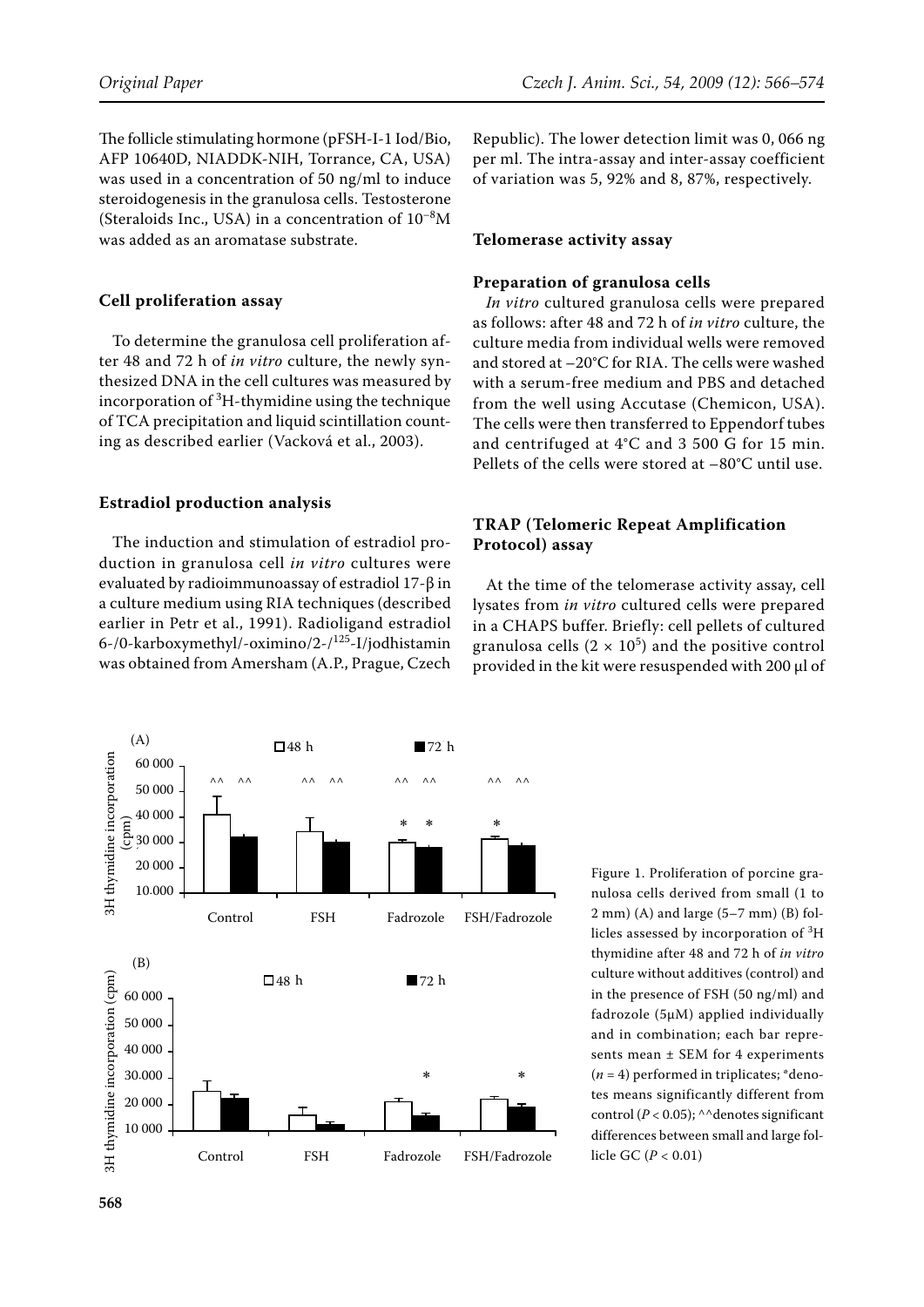1X CHAPS Lysis Buffer. The protein concentration was measured spectrophotometrically.

A modified protocol based on the TRAPEZE Telomerase Detection Kit (Chemicon, USA) was applied to evaluate telomerase activity. The method on which the kit is based employs a phenomenon first described by Kim et al. (1994), i.e., addition by telomerase of the six-nucleotide repeat sequence GGTTAG to the template, which results in the formation of an electrophoretic ladder. The modification consisted in the fluorescent labeling of the germinal sequence of the primer. We used an internal telomerase assay standard and the fluorescent type-specific TS primer AATCCGTCGAGCAGAGTT-6-FAMTM (Applied Biosystems, USA). Telomerase extension and PCR were performed in a Biometra T radient PCR thermocycler (Biometra, Germany). Telomerase activity was expressed as TPG/mg protein Total Product Generated) per milligram of protein.

## **Real time RT-PCR quantification of the level of P450 aromatase mRNA**

Total RNA was isolated from the cultured cells using 6100 Nucleic Acid PrepStation and Total RNA Chemistry (Applied Biosystems (ABI), USA) and quantified by measuring absorban-



ce at 260 nm. 50 µl of RNA was transcribed into cDNA using the cDNA Archive Kit (ABI). Glyceraldehyde 3-phosphate dehydrogenase was used as a reference gene. Aromatase primers (forward, 5'-CTGACCGTCTGTGCCGATT-3'; reverse, 5'GCGGACCTCCT-3') and MGB probe (TET – AATCACCAAGCACCTGGA) and glyceraldehyde 3-phosphate dehydrogenase primers (forward, 5'-GAGCATCTCCTGACTTCCAGTTTC-3'; reverse, 5' CCTAAGCCCCTCCCCTTCT-3') and MGB probe (VIC- ATCCCAGACCCCC) were designed using the Primer Express 3.0 Program (ABI). Quantification of aromatase was performed using the ABI 7500 Fast Real-Time PCR System. The PCR mix composition for one probe was as follows: 1 µl of cDNA, 500 nM of forward and reverse primers, 250 nM of TaqMan®MGB probe, 5 μl of 1XTaqMan<sup>®</sup>Fast Universal MasterMix, NoAmpErase®UNG (Applied Biosystems, USA), water to a volume of 10 µl. The PCR reaction was continued for 40 cycles after the initial denaturation at 95°C for 20 s. Each cycle of PCR consisted of 5 s of denaturation at 95°C and 30 s of annealing at 60°C.

#### **Statistical analysis**

The data were obtained from 4 experiments with different pools of small- and large-follicle granulo-

> Figure 2. Estradiol secretion by porcine granulosa cells derived from small (1 to 2 mm) (A) and large (5–7 mm) (B) follicles assayed by RIA after 48 and 72 h of *in vitro* culture without additives (control) and in the presence of FSH (50 ng/ml) and fadrozole (5µM) applied individually and in combination; each bar represents mean ± SEM for 4 experiments ( $n = 4$ ) performed in triplicates; \*\*denotes means significantly different from control  $(P < 0.001)$ ; ^^ denotes significant differences between small and large follicle GC (*P* < 0.01)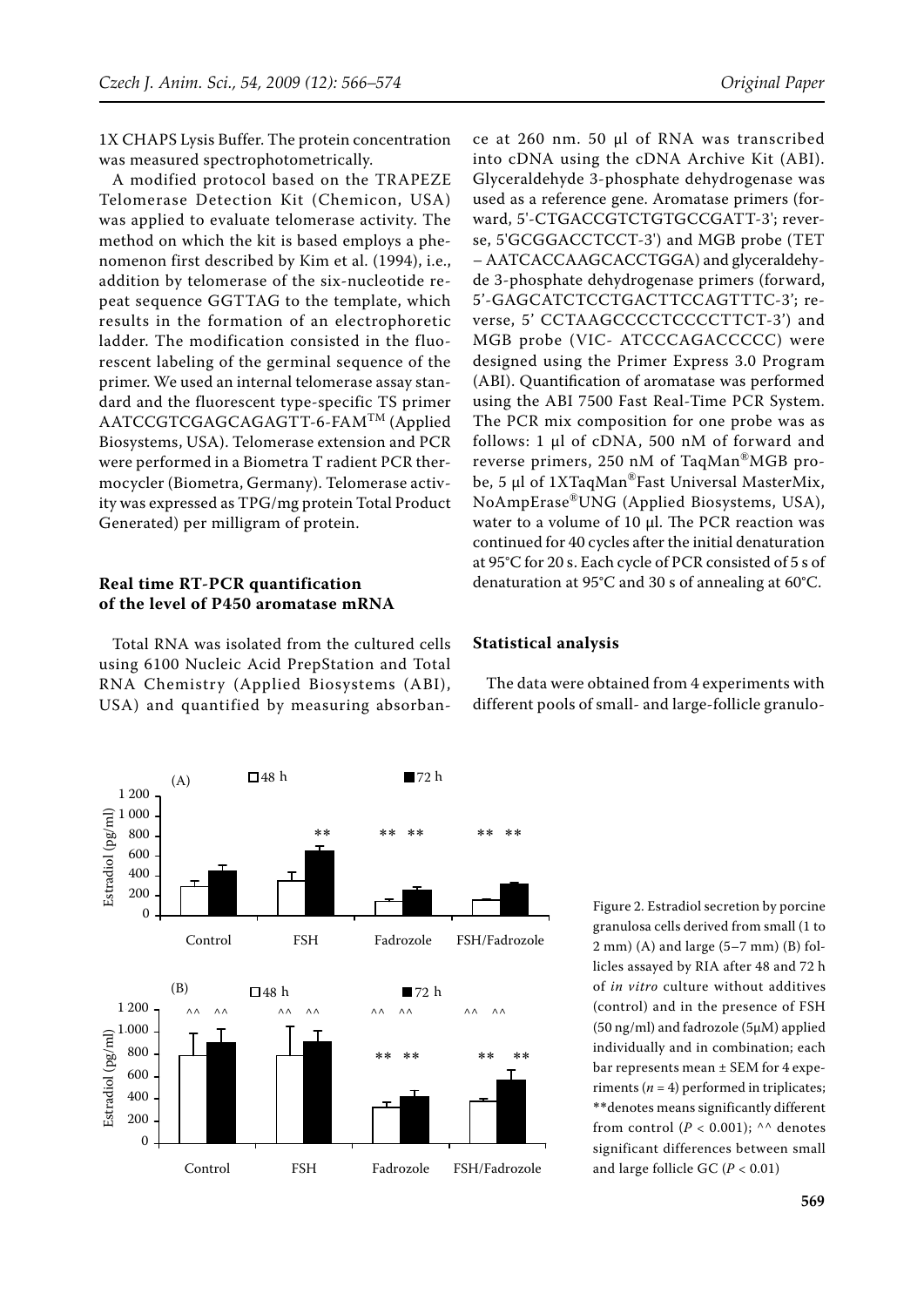sa cells. Each experiment consisted of three repetitions per treatment. The data are presented as means ± SEM. All data were analyzed using the SAS Programme (SAS 2001, SAS System for Windows, Release 8.2 (TS2M0), SAS Inst., Inc., Cary, NC, USA). ANOVA was used to determine the significance of differences of FSH and the fadrozole effect, applied alone and in combination, on proliferation, estradiol production, aromatase expression and telomerase activity of small-follicle and large-follicle granulosa cells *in vitro*. Differences with a probability of  $P < 0.05$  were considered significant.

#### **RESULTS**

Small-follicle and large-follicle granulosa cell proliferative potential *in vitro (*Figure 1A, B) summarises the measurements of newly synthesized DNA in granulosa cells at the intervals of 48 and 72 h of culture. As presented in Figure 1A, the level of incorporated radioactivity was higher in smallfollicle GC in comparison with large-follicle GC in all culture conditions. Fadrozole applied alone decreased <sup>3</sup> H-thymidine incorporation in the smallfollicle granulosa cells after 48 and 72 h of culture (Figure 1A), and in the large-follicle granulosa cells incubated for 72 h (Figure 1B). In comparision with the control, fadrozole decreased the level of

(A) 48 h **12** h 4.0 Aromatase (relative units) Aromatase (relative units) 3.5 3.0 2.5 \* \*2.0 \* 1.5 1.0 0.5 0.0 Control FSH Fadrozole FSH/Fadrozole  $172h$  $\Box$  48 h (B)  $\Box$  48 h 72 h Aromatase (relative units) Aromatase (relative units) 4 ^^ ^^ ^^ ^^ ^^ ^^ ^^ ^^ \*\* 3 2 1  $\theta$ Control FSH Fadrozole FSH/Fadrozole

3 H-thymidine incorporation in small-follicle GC cultured for 48 h and in large-follicle GC incubated for 72 h in FSH-stimulated conditions (Figure 1).

#### **Estradiol production**

Granulosa cells obtained from small and large follicles continued to secrete estradiol when cultured *in vitro*. Significantly higher (*P* < 0.01) levels of estradiol were measured in large-follicle granulosa cell vs. small-follicle granulosa cell cultures in all treatments (Figure 2).

Fadrozole effectively inhibited (*P* < 0.01) estradiol secretion in small- and large-follicle granulosa cells cultured in basic as well as in FSH-stimulated conditions (Figures 2). FSH-stimulated estradiol production only in small-follicle granulosa cell cultures after 72 h (Figure 2).

## **Aromatase gene expression**

The level of aromatase gene expression was significantly (*P* < 0.01) higher in large-follicle granulosa cells vs. small-follicle granulosa cells in all treatments. FSH stimulated aromatase expression in small-follicle, granulosa cell cultures after 72 h

> Figure 3. Aromatase gene expression in porcine granulosa cells derived from small  $(1-2$  mm)  $(A)$  and large  $(5-7$  mm) (B) follicles assessed by Real Time RT PCR after 48 and 72 h of *in vitro* culture without additives (control) and in the presence of FSH (50 ng/ml) and fadrozole (5µM) applied individually and in combination; each bar represents mean  $\pm$  SEM for 4 experiments ( $n = 4$ ) performed in triplicates; \*denotes means significantly different from control ( $P < 0.05$ ); ^^denotes significant differences between small and large follicle GC (*P* < 0.01)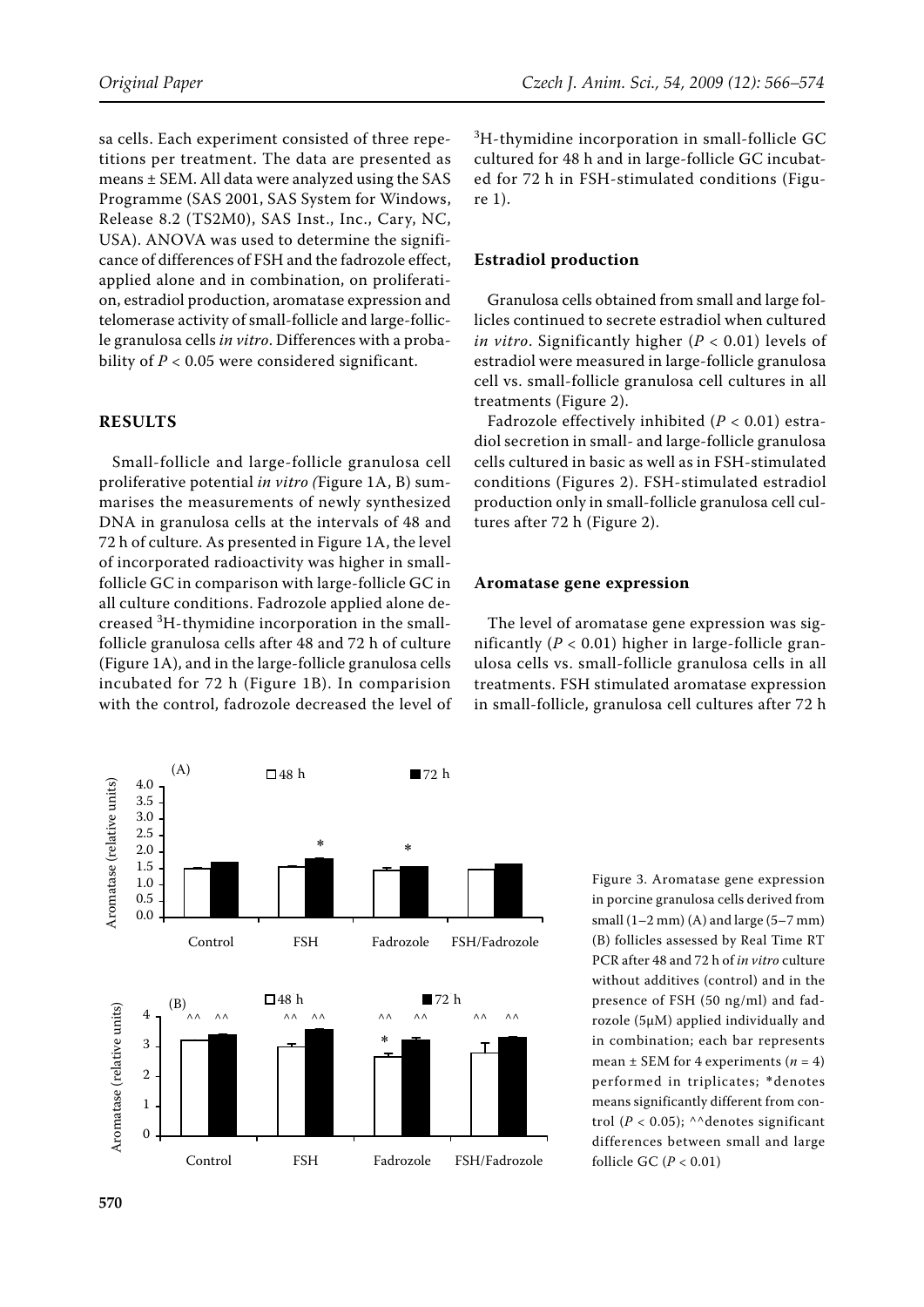

Figure 4. Telomerase activity in porcine granulosa cells derived from small  $(1-2$  mm $)$   $(A)$ and large (5–7 mm) (B) follicles assayed using TRAPEZE Telemerase® Detection Kit after 48 and 72 h of *in vitro* culture without additives (control) and in the presence of FSH (50 ng/ml) and fadrozole (5µM) applied individually and in combination; each bar represents mean ± SEM for 4 experiments  $(n = 4)$  performed in triplicates; \*denotes means significantly different from control ( $P < 0.05$ ); ^^denotes significant differences between small and large follicle GC  $(P < 0.01)$ 

(Figure 3A). Fadrozole decreased (*P* < 0.05) aromatase expression in small-follicle granulosa cells after 72 h (Figure 3A) and in large-follicle granulosa cells cultured *in vitro* for 48 h (Figure 3B).

# **Telomerase activity in small- and large-follicle granulosa cells** *in vitro*

Fadrozole decreased (*P* < 0.05) telomerase activity in large-follicle granulosa cells after 72 h of culture (Figure 4). In FSH-treated cells, the level of telomerase activity did not differ significantly from the control (Figure 4). The level of telomerase activity was higher in large-follicle granulosa cells incubated under control conditions as well as in the presence of FSH and fadrozole applied alone for 72 h and in combination after 48 h of culture (Figure 4).

## **DISCUSSION**

Estrogens play a key role in the growth and development of ovarian follicles. However, their influence on proliferation and telomerase activity in granulosa cells cultured *in vitro* is still not fully understood. In the present study, the specific aromatase inhibitor fadrozole was used to determine the role of estrogens in the regulation of telomerase activity and proliferation of pig granulosa cells derived from small (1–2 mm) and large (5–7 mm) follicles.

Estradiol production and the expression of aromatase are the basic markers of functional maturation of granulosa cells (Hirhfield, 1991). In the present work, granulosa cells obtained from small and large follicles continued to synthesize estradiol during 72 h of *in vitro* culture. However, the level of estradiol production by large-follicle granulosa cells was significantly higher in all culture conditions in comparison with small-follicle GC. These observations indicate that large-follicle GC are much more advanced in the differentiation process than their small-follicle counterparts. The higher level of estradiol production in large-follicle GC was accompanied by higher expression of the aromatase gene. Interestingly, in this work the stimulating effect of FSH on estradiol production and aromatase expression was observed only in smallfollicle granulosa cells. This observation indicates the important role of FSH in enhancing the process of terminal differentiation of granulosa cells *in vitro*. It is well documented that granulosa cells luteinize spontaneously during *in vitro* culture in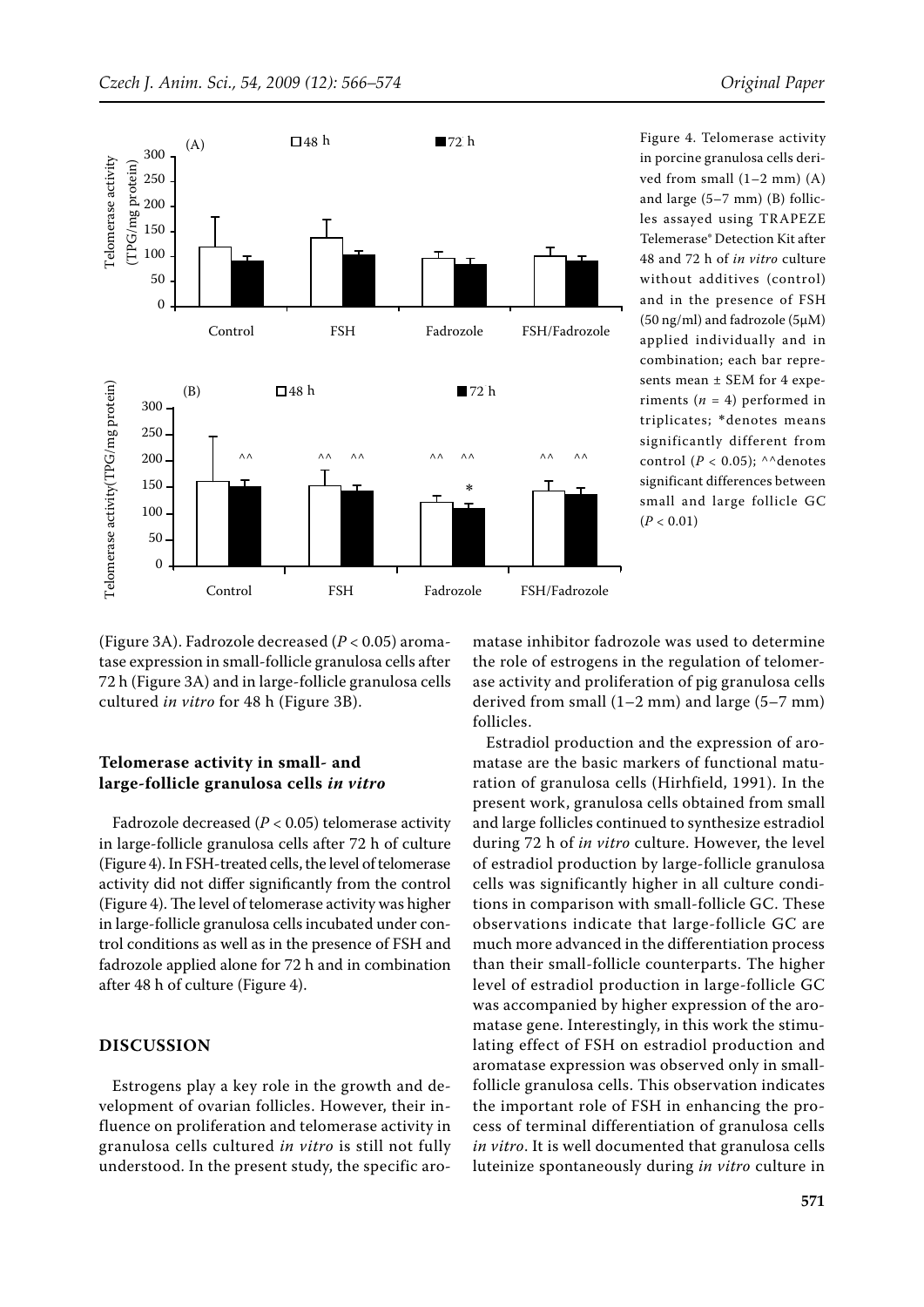the presence of serum (Picton et al., 1999). The lack of stimulating effect of FSH on estradiol synthesis in large-follicle granulosa cells may be explained by their luteal phenotype, which is reached much more quickly due to its advanced differentiation status at the beginning of the culture in comparison with small-follicle granulosa cells. Similar results were obtained by Picton et al. (1999), who noticed the inhibiting effect of FSH on aromatase gene expression in long-term pig granulosa cell cultures. This effect was accompanied by reduced estradiol production and increased progesterone secretion, indicating cellular luteinisation. On the contrary, the stimulating effect of FSH on aromatase expression in granulosa cells *in vitro* was previously demonstrated in rats (Fitzpatrick and Richards, 1991; Escamilla-Hernandez et al., 2008).

In the present study, fadrozole applied at a concentration of 5µM significantly decreased the estradiol secretion in small and large pig GC cultured in basal and FSH-stimulated conditions. This suggests the presence of active aromatase in GC of both populations and demonstrates the high efficiency of fadrozole as an estradiol synthesis inhibitor in pig granulosa cells. Similar results, showing the high potency of fadrozole with regard to the inhibition of the aromatase enzyme in porcine granulosa and luteal cells, were obtained earlier by Gregoraszczuk and Oblonczyk (1995). However, the authors tested lower doses of the inhibitor (0.1, 0.5, 1.0µM), and its inhibiting effect was dose dependent. In our study, the relatively high concentration of fadrozole (5µM) did not have any negative, toxic influence on the cultured cells. We did not observe any signs of apoptosis (data not shown) in cells cultured for 72 h.

In the present work, fadrozole decreased aromatase gene expression in small-follicle GC after 72 h and in large-follicle GC after 48 h of culture. This observation suggests that fadrozole may exert its inhibiting effect not only on the protein level but also on the aromatase gene expression level. This effect is interesting if we take into account that fadrozole belongs to a group of second-generation nonsteroidal aromatase inhibitors with the mechanism of action being tight binding to aromatase at the heme moiety of the active enzyme (Miller, 2003). On the basis of our observation, we assume that the mechanism of fadrozole action in pig granulosa cells may differ from that observed in other types of cells with active aromatase (Younus

and Vandenberg, 2005) and may also involve some events on the molecular level.

It was shown that estrogens cause induction of the cell cycle and lead to shortening of the G1 stage (Brunner et al., 1989). In the present study, inhibition of estrogen synthesis by fadrozole decreased the proliferative potential of small- and large-follicle granulosa cells. Since inhibition of aromatase activity led to a decrease of <sup>3</sup>H-thymidine incorporation, we assume that in our model estradiol had a stimulating effect on granulosa cell proliferation. Our results differ from those obtained by Ranson et al. (1997), who noticed the inhibiting effect of estradiol on porcine granulosa cell proliferation derived from small and large follicles. According to the authors, those results indicate that estrogens acting in a paracrine and autocrine manner encourage differentiation and are most likely regulators of the later stage of antral follicle development. On the other hand, our results are supported by the data of Bendell and Dorrington (1991) and Bley et al. (1997), who noticed the stimulating effect of estrogens on rat granulosa cells. However, in our experiments, the observed inhibition of cell proliferation in the presence of fadrozole may also be attributed to testosterone added to the cultures as an aromatase substrate. From this point of view, our results agree with those obtained by Ranson et al. (1997). The authors observed the inhibiting effect of testosterone on thymidine incorporation in small- and large-follicle GC. Similar results were obtained by Hickey et al. (2005), who noticed that androgen applied alone had little effect on DNA synthesis in porcine mural granulosa cells, but significantly enhanced the mitogenic effect of growth differentiation factor 9 (GDF9).

In the present study, granulosa cells derived from small follicles were characterised by higher proliferative potential in all culture conditions in comparison with their large-follicle counterparts. This observation confirms our previous results (Tománek et al., 2008), demonstrating the higher proliferative potential of less differentiated granulosa cells.

In the present study, fadrozole decreased telomerase activity in large-follicle granulosa cells cultured for 72 h. This observation suggests that estrogens regulate telomerase activity in granulosa cells advanced in their differentiation process. Similar results were obtained by Yamagata et al. (2002), who observed a higher level of telomerase activity in healthy, preovulatory follicles as a result of estradiol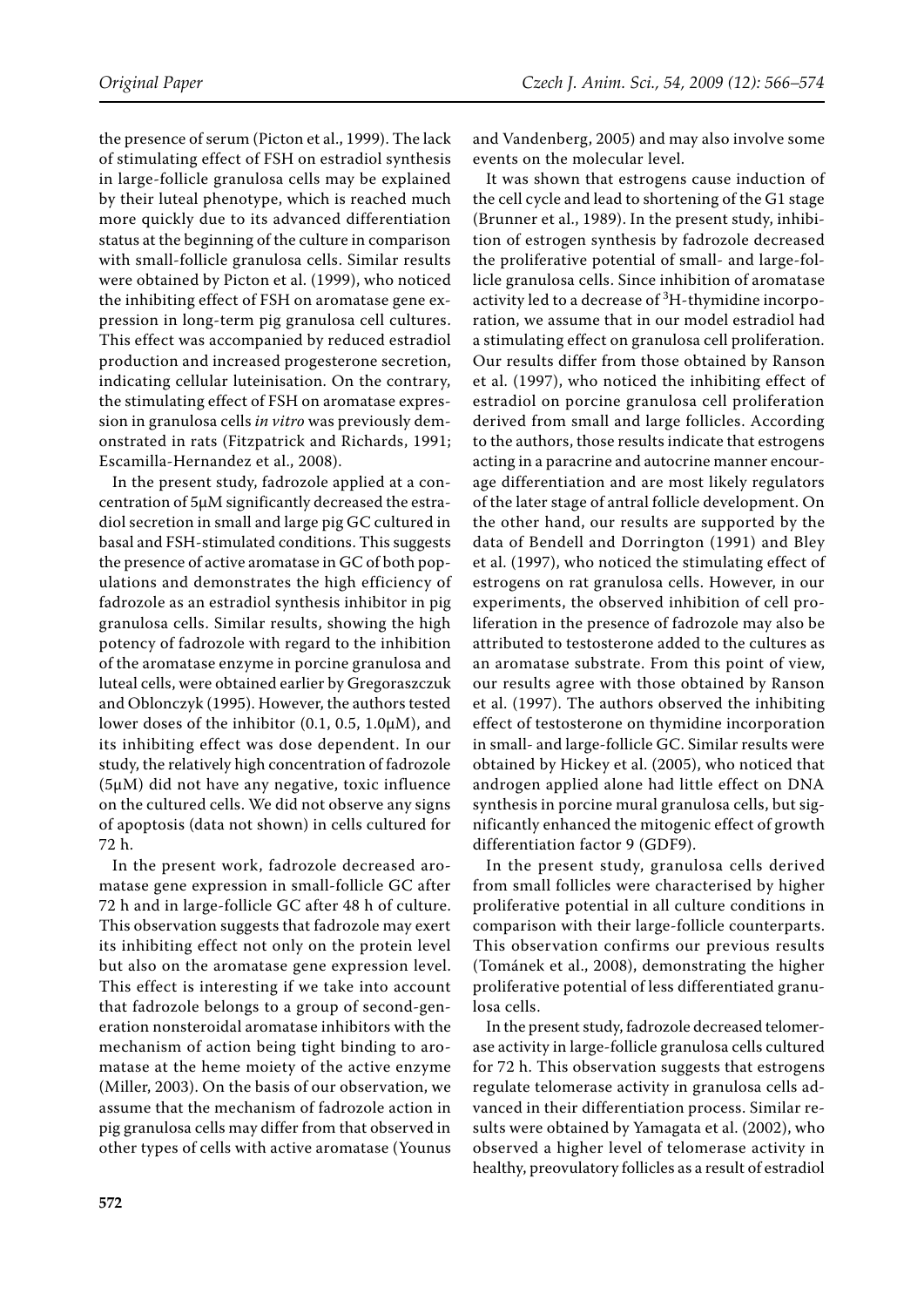application to female rats. Estradiol produced by growing follicles is an antiatretic factor, increasing the survivability of the follicular cells. The level of its synthesis significantly decreases in the atretic follicles (Billig et al., 1993). The involvement of estradiol in stimulating telomerase activity in large follicles may be an important mechanism protecting granulosa cells against atresia.

In small-follicle granulosa cells we did not observe any effect of fadrozole on telomerase activity. This observation agrees with the results of our previous study (unpublished) aimed at determining the effect of estradiol acting via estrogen receptors on telomerase activity in pig granula cells. We did not observe changes in telomerase activity as a result of aniestrogen application, whereas proliferative potential significantly decreased.

Due to the important role of telomerase in the cell cycle, the activity of the enzyme strongly correlates with the proliferative potential of the cells (Bayne and Liu, 2005). It was shown that granulosa cells with high proliferative potential were characterised by a higher telomerase activity level in comparision with those which were more differentiated (Lavranos et al., 1999).

In the present work, the enhanced proliferative potential of granulosa cells from small follicles was not accompanied by higher telomerase activity. On the other hand, we observed higher telomerase activity in large-follicle granulosa cells characterised by a high level of estradiol production. On the basis of this observation, we conclude that telomerase activity in pig granulosa cells is not necessarily linked only to cell proliferation but that some regulatory mechanisms of the differentiation process may also be involved.

# **Acknowledgments**

The authors thank Mrs. Bohumila Krupková and Mrs. Anna Waldhansová for their technical support.

# **REFERENCES**

- Bayne S., Liu J.P. (2005): Hormones and growth factors regulate telomerase activity in ageing and cancer. Molecular and Cellular Endocrinology, 240, 11–22.
- Bendell J.J., Dorrington J. (1991): Estradiol-17-beta stimulates DNA-synthesis in rat granulosa cells action me-

diated by transforming growth factor beta. Endocrinology, 128, 2663–2665.

- Billig H., Furuta I., Hsueh A.J. (1993): Estrogens inhibit and androgens enhance ovarian granulosa cell apoptosis. Endocrinology, 133, 2204–2212.
- Bley M.A., Saragueta P.E., Baranao J.L. (1997): Concerted stimulation of rat granulosa cell deoxyribonucleic acid synthesis by sex steroids and follicle-stimulating hormone. Journal of Steroid Biochemistry and Molecular Biology, 62, 11–19.
- Brunner N., Bronzert D., Vindelov L.L., Rygaard K., Spang-Thomsen M., Lippman M.E. (1989): Effect on growth and cell cycle kinetics of estradiol and tamofixen on MCF-7 human breast cancer cells grown *in vitro* and in nude mice. Cancer Research, 49, 1515–1520.
- Conley A., Corbin J., Smith T., Hinshelwood M., Liu Z., Simpson E. (1997): Porcine aromatases: studies on tissue-specific, functionally distinct izozymes from a single gene? Journal of Steroid Biochemistry and Molecular Biology, 61, 407–413.
- Drummond A., Findlay J. (1999): The role of estrogen in folliculogenesis. Molecular and Cellular Endocrinology, 151, 57–64.
- Escamilla-Hernandez R., Little-Ihrig L., Orwig K.E., Yoe J.M., Chandran U., Zeleznik A.J. (2008): Constitutively active protein kinase a qualitatively mimics the effects of follicle-stimulating hormone on granulosa cell differentiation. Molecular Endocrinology, 22, 1842–1852
- Fitzpatrick S.L., Richards J.S. (1991): Regulation of cytochrome P450 aramatase messenger ribonucleic acid and activity by steroids and gonadotropins in rat granulosa cells. Endocrinology, 129, 1452–1462.
- Greider C.V. (1998): Telomerase activity, cell proliferation, and cancer. The Proceedings of the National Academy of Science of the United States of America, 6, 95, 90–92.
- Gregoraszczuk E.L. (1996): Large and small cells of the porcine corpus luteum: Differential capacity to secrete estradiol and aromatize exogenous androgen during mid-and late phase. Experimental and Clinical Endocrinology and Diabetes, 104, 278–283.
- Gregoraszczuk E.L., Oblonczyk K. (1996): Effect of specific aromatase inhibitor on oestradiol secretion by porcine corpora lutea at various stages of the luteal phase. Reproduction Nutrition Development, 36, 65–72.
- Hickey T.E., Marrocco D.L., Ritter L.J., Norman R.J., Gilchrist R.B., Armstrong D.T. (2005): Androgens augment the mitotic effects of oocyte-secreted factors and growth differentiation factor 9 on porcine granulosa cells. Biology of Reproduction, 73, 825–832.